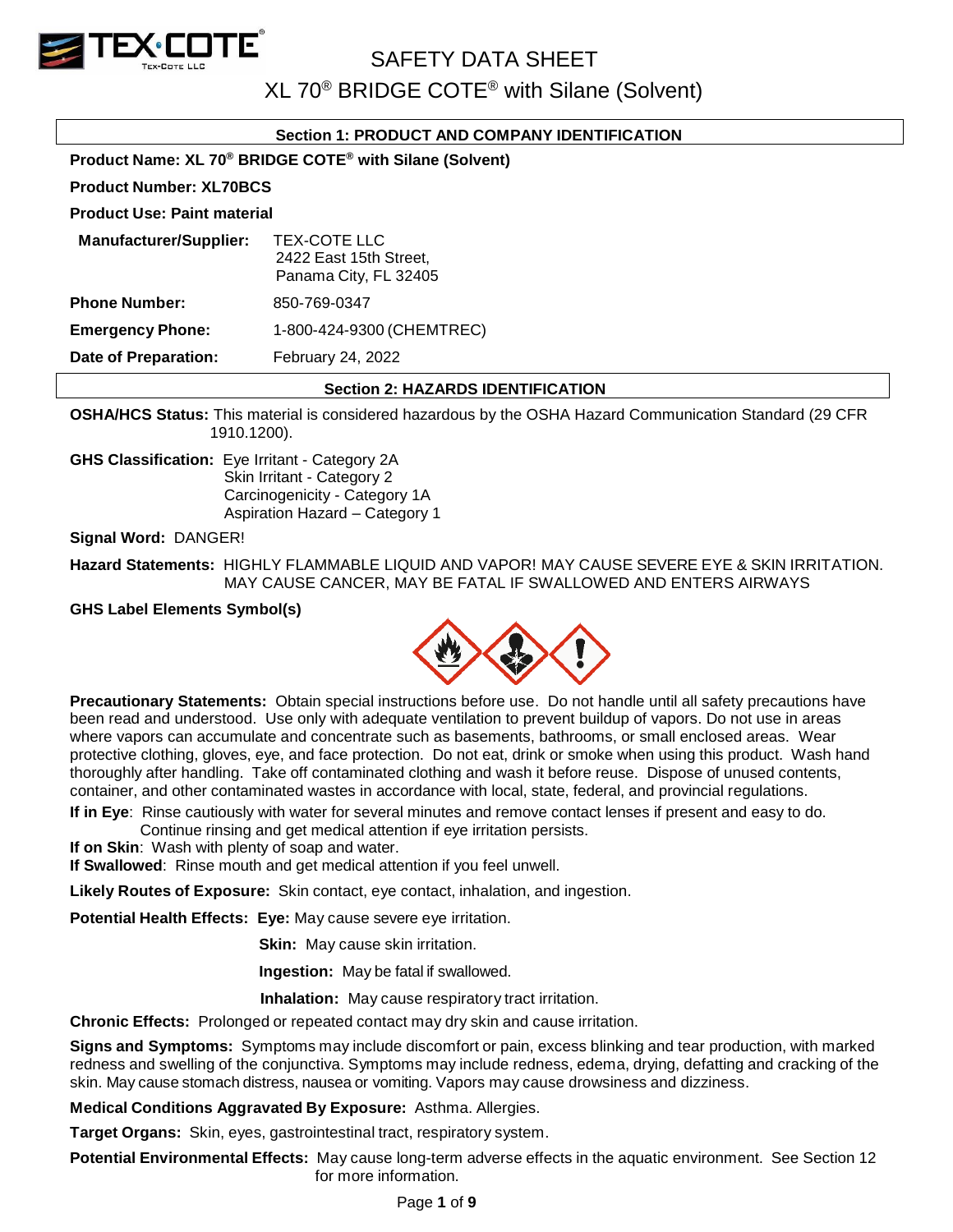

XL 70® BRIDGE COTE® with Silane (Solvent)

### **Hazards Not Otherwise Classified (HNOC):** None known

**Unknown Acute Toxicity:** 48% of the mixture consists of ingredient(s) of unknown toxicity.

#### **Section 3: HAZARDS INFORMATION ON INGREDIENTS**

#### **Substance/mixture:** Mixture

| Ingredient                                  | CAS#                | Wt. %     |
|---------------------------------------------|---------------------|-----------|
| <b>Titanium Dioxide</b>                     | 13463-67-7          | 1 - 10    |
| Trade Secret                                | <b>Trade Secret</b> | $10 - 20$ |
| <b>Mineral Spirits</b>                      | 8032-32-4           | $15 - 25$ |
| Perlite                                     | 93763-70-3          | $5 - 15$  |
| Crystalline Silica - Quartz                 | 14808-60-7          | $5 - 15$  |
| Kerosene                                    | 8008-20-6           | $1 - 5$   |
| Solvent Naphtha (Petroleum), Heavy Aromatic | 64742-94-5          | $1 - 5$   |
| N-Octyltriethoxysilane                      | 2943-75-1           | $1 - 5$   |

The exact percentage (concentration) of composition has been withheld as a trade secret. See section 8 for occupational exposure limit information

#### **Section 4: FIRST AID MEASURES**

**Eye Contact:** In case of contact, immediately flush eyes with plenty of water. Remove contact lenses, if worn. If irritation persists, get medical attention.

- **Skin Contact:** In case of contact, immediately flush skin with plenty of water. Call a physician if irritation develops and persists.
- **Inhalation:** If breathed in, move person into fresh air. If not breathing, give artificial respiration. If breathing is difficult, give oxygen. Get medical attention.
- **Ingestion:** DO NOT induce vomiting. If victim is conscious and alert, give 2 cupfuls of water. Never give anything by mouth to an unconscious person. Seek medical attention or call poison control immediately.
- **General Advice:** In case of accident or if you feel unwell, seek medical advice immediately. (Show the label or SDS where possible).

**Note to Physicians:** Symptoms may not appear immediately.

### **Section 5: FIRE FIGHTING MEASURES**

**Flammability:** NFPA Class IIIA

**Flash Point:** 105°F (38.7°C) TTC

**Explosive Limits:** LEL: 0.7 % UEL: 7.0 %

**Auto-ignition Point:** 229°C (444°F)

**Special Fire Fighting Procedures:** Self-contained respiratory protection should be provided for fire fighters fighting fires in buildings or confined areas. Storage containers exposed to fire should be kept cool with water spray to prevent pressure build-up. Stay away from heads of containers that have been exposed to intense heat or flame.

**Unusual Fire and Explosion Hazards:** No data available.

**Hazardous Combustion Products:** Carbon monoxide, carbon dioxide

**Suitable Extinguishing Media:** Use carbon dioxide, dry powder, foam, or water spray / fog.

**Unsuitable Extinguishing Media:** None known.

**Explosion Data:**

**Sensitivity to Mechanical Impact:** None

**Sensitivity to Static Discharge:** Product may be sensitive to static discharge, which could result in fire or explosion.

**Protection of Firefighters:** Keep upwind of fire. Wear full fire fighting turn-out gear (full Bunker gear) and respiratory protection (SCBA).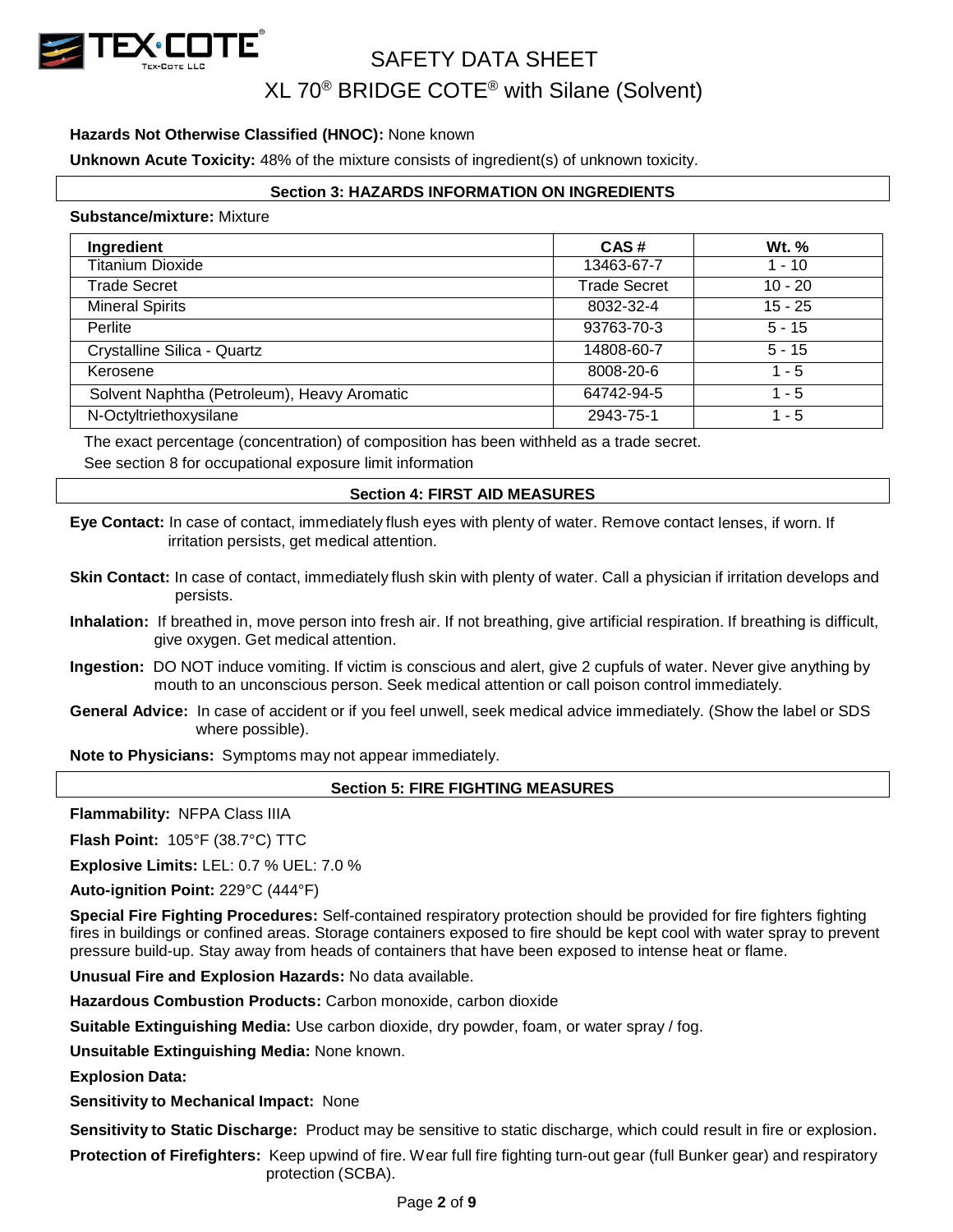

XL 70® BRIDGE COTE® with Silane (Solvent)

| <b>Section 6: ACCIDENTAL RELEASE MEASURES</b>                                                                                                                                                                                                        |                                                                                                                                                                                                                                   |  |
|------------------------------------------------------------------------------------------------------------------------------------------------------------------------------------------------------------------------------------------------------|-----------------------------------------------------------------------------------------------------------------------------------------------------------------------------------------------------------------------------------|--|
| <b>Personal Precautions:</b>                                                                                                                                                                                                                         | Use personal protection recommended in Section 8. Isolate the hazard area and deny entry<br>to unnecessary and unprotected personnel.                                                                                             |  |
| <b>Environmental Precautions:</b>                                                                                                                                                                                                                    | Keep out of drains, sewers, ditches, and waterways. Minimize use of water to prevent<br>environmental contamination.                                                                                                              |  |
| Methods for Containment: Contain and/or absorb spill with inert material (e.g. sand, vermiculite), then place in a suitable<br>container. Do not flush to sewer or allow entering waterways. Use appropriate Personal<br>Protective Equipment (PPE). |                                                                                                                                                                                                                                   |  |
|                                                                                                                                                                                                                                                      | Steps To Be Taken In Case Material Is Released Or Spilled: Isolate the immediate area. Prevent unauthorized<br>ontry Eliminate all courses of ignition in area and downwind of the spill area. Stay unwind, out of low areas, and |  |

entry. Eliminate all sources of ignition in area and downwind of the spill area. Stay upwind, out of low areas, and ventilate closed spaces before entering. All equipment used when handling this product must be grounded or nonsparking. Do not touch or walk through spilled material. Stop leak if you can do so without risk. Prevent entry into waterways, sewers, or confined areas. A vapor suppressing foam may be used to reduce vapors. Absorb or cover with dry earth, sand, or other non-combustible absorbent material.

#### **Other Information:** Not available.

#### **Section 7: HANDLING AND STORAGE**

**Handling:** Read carefully all cautions and directions on product label before use. Since empty container, retains residue, follow all label warnings even after container is empty. Dispose of empty container according to all regulations. Do not reuse this container. Do not use near any source of heat or open flame, furnace areas, pilot lights, stoves, etc. Ensure all equipment is electrically grounded before beginning transfer operations. Avoid prolonged skin contact. Avoid contact with skin and eyes. Do not swallow. Do not breathe gas/fumes/vapor/spray. Handle and open container with care. When using do not eat or drink. Wash hands before eating, drinking, or smoking.

**Storage:** Keep out of the reach of children. Keep container tightly closed. Store in a cool dry place. Do not store near any source of heat or open flame, furnace areas, pilot lights, stoves, etc. Keep from freezing.

#### **Section 8: EXPOSURE CONTROLS / PERSONAL PROTECTION**

#### **Exposure Guidelines**

#### **Respiratory Equipment (Specify Type)**

For use in areas with inadequate ventilation or fresh air, wear a properly maintained and properly fitted NIOS approved respirator for organic solvent vapors. For OSHA controlled work places and other regular users - Use only with adequate ventilation under engineered air control systems designed to prevent exceeding the appropriate TLV. A dust mask does not provide protection against vapors.

#### **Eye Protection**

Chemical splash goggles should be worn to prevent eye contact.

#### **Protective Gloves**

Wear gloves with as much resistance to the chemical ingredients as possible. Glove materials such as nitrile rubber may provide protection. Glove selection should be based on chemicals being used and conditions of use. Consult your glove supplier for additional information. Gloves contaminated with product should be discarded and not reused.

#### **Other Protective Clothing**

Various application methods can dictate use of additional protective safety equipment, such as impermeable aprons, etc., to minimize exposure. Before reuse, thoroughly clean any clothing or protective equipment that has been contaminated by prior use. Discard any clothing or other protective equipment that cannot be decontaminated, such as gloves or shoes.

### **Ventilation**

Use process enclosures, local exhaust ventilation, or other engineering controls to control airborne levels below recommended exposure limits. Use only with adequate ventilation to prevent buildup of vapors. Do not use in areas where vapors can accumulate and concentrate, such as basements, bathrooms or small enclosed areas. Whenever possible, use outdoors in an open air area. **Do not use indoors.** In closed spaces, insure a cross ventilation of moving fresh air across and thru the work area. If strong odor is noticed or you experience slight dizziness, headache, nausea or eye- watering -- STOP -- ventilation is inadequate. Leave area immediately and move to fresh air. Wash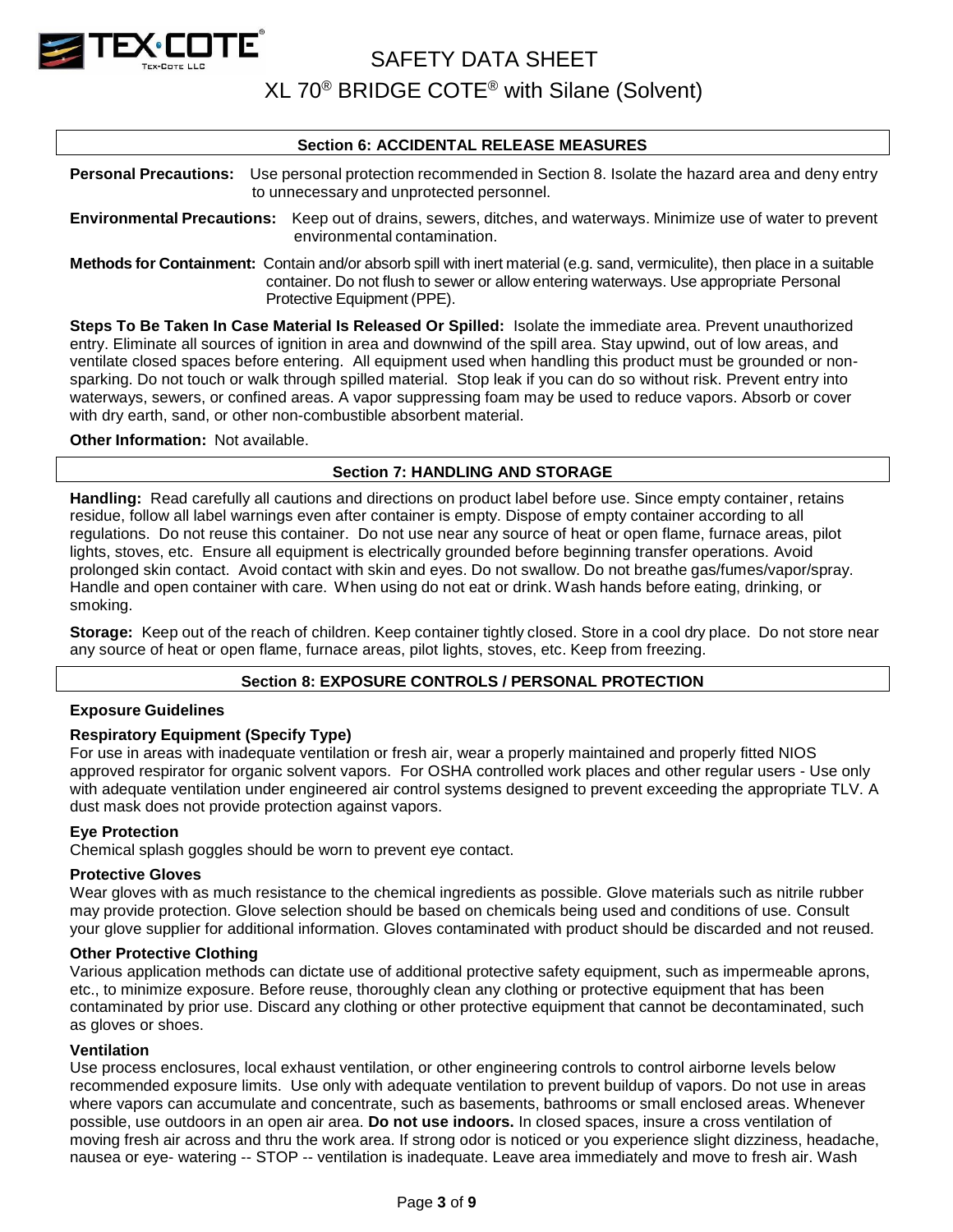

# XL 70® BRIDGE COTE® with Silane (Solvent)

hands thoroughly after use and before eating, drinking, or smoking. Do not eat, drink, or smoke in the work area. Facilities storing or handling this material should be equipped with an emergency eyewash and safety shower.

#### **Exposure Limits:**

| Ingredient                                     | <b>OSHA PEL, ACGIH-TLV</b>                                                                                           |
|------------------------------------------------|----------------------------------------------------------------------------------------------------------------------|
| <b>Mineral Spirits</b>                         | OSHA PEL:100 PPM, ACGIH TLV: 100 PPM, NIOSH: 350 mg/m3                                                               |
|                                                | TWA (related to Stoddard solvent) 1800 mg/m3 Ceiling (15 min) (related to                                            |
|                                                | Stoddard solvent)                                                                                                    |
| Perlite                                        | OSHA PEL: 10mg/m3, ACGIH TLV: 5mg/m3                                                                                 |
| <b>Crystalline Silica Quartz</b>               | OSHA PEL: 5 mg/m3, ACGIH TLV: 5 mg/m3                                                                                |
| Titanium dioxide                               | OSHA PEL: 15mg/m3, ACGIH TLV: 10mg/m3                                                                                |
| Kerosene                                       | ACGIH 200 mg/m3                                                                                                      |
| Solvent Naphtha (Petroleum), heavy<br>Aromatic | OSHA PEL 400ppm (petroleum distillates, naphtha) OSHA STEL not listed, ACGIH<br>TLV not listed ACGIH STEL not listed |
| N-Octyltriethoxysilane                         | No Data Available                                                                                                    |

**Engineering Controls:** Use ventilation adequate to keep exposures (airborne levels of dust, fume, vapor, etc.) below recommended exposure limits. Ventilation equipment must be explosion proof.

#### **Personal Protective Equipment:**

**Eye/Face Protection:** Chemical safety glasses, goggles, and face shields.

**Hand Protection:** Impermeable chemical handling gloves for skin protection

**Skin and Body Protection:** Wear suitable Impermeable protective clothing.

**Respiratory Protection:** When spraying this material use a NIOSH approved cartridge respirator or gas mask suitable to keep airborne mists and vapor concentrations below the time weighted threshold limit values. When using in poorly ventilated and confined spaces, use a fresh-air supplying respirator or a self-contained breathing apparatus.

**General Hygiene Considerations:** Handle according to established industrial hygiene and safety practices.

| Appearance:                                   | Milky liquid.                           |
|-----------------------------------------------|-----------------------------------------|
| Color:                                        | Not available.                          |
| Odor:                                         | Mild odor.                              |
| <b>Odor Threshold:</b>                        | Not available.                          |
| <b>Physical State:</b>                        | Liquid.                                 |
| PH:                                           | Not available.                          |
| <b>Viscosity:</b>                             | 100 - 130 KU                            |
| <b>Freezing Point:</b>                        | Not available.                          |
| <b>Boiling Point:</b>                         | $> 100 \text{ C}$ ( $> 212 \text{ F}$ ) |
| <b>Flash Point:</b>                           | 105°F (38.7°C) TTC                      |
| <b>Evaporation Rate:</b>                      | Not available.                          |
| <b>Lower Flammability Limit:</b>              | $0.7\%$ (V).                            |
| <b>Upper Flammability Limit:</b>              | 6.5 % (V).                              |
| <b>Vapor Pressure:</b>                        | Not available.                          |
| <b>Vapor Density:</b>                         | Lighter than air.                       |
| <b>Specific Gravity:</b>                      | 1.31                                    |
| <b>Solubility in Water:</b>                   | Insoluble.                              |
| <b>Coefficient of Water/Oil Distribution:</b> | Not available.                          |
| <b>Auto-ignition Temperature:</b>             | 444°F (229°C)                           |
|                                               | Page 4 of 9                             |

#### **Section 9: PHYSICAL AND CHEMICAL PROPERTIES**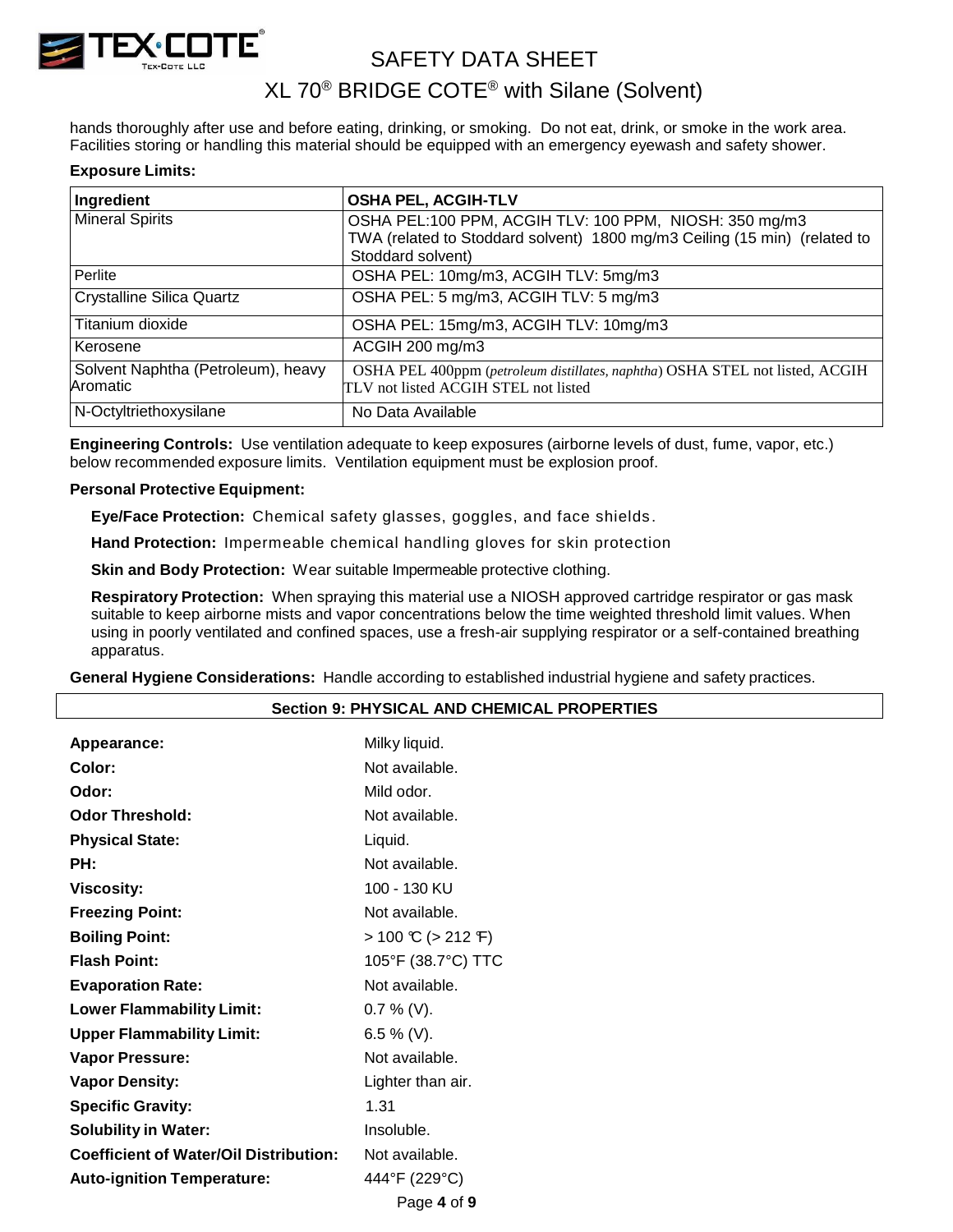

# XL 70® BRIDGE COTE® with Silane (Solvent)

**Percent Volatile, wt. %:** 27-30%. **VOC content:** 328 grams/liter

### **Section 10: STABILITY AND REACTIVITY**

**Stability:** Stable under normal storage conditions.

**Conditions to Avoid- Instability:** No data available.

**Incompatibility - Materials To Avoid:** Incompatible with oxidizing agents.

**Hazardous Decomposition Or Byproducts:** Thermal decomposition may produce carbon monoxide and carbon dioxide.

**Possibility of Hazardous Reactions:** Will occur [] Will not occur [X]

**Conditions To Avoid - Hazardous Reactions:** No data available.

### **Section 11: TOXICOLOGY INFORMATION**

### **EFFECTS OF ACUTE EXPOSURE**

#### **Component Analysis**

| Ingredient                                  | $LD_{50}$ (oral)   | $LD_{50}$ (Dermal)    | $LC_{50}$ (Inhalation) |
|---------------------------------------------|--------------------|-----------------------|------------------------|
| Titanium dioxide                            | > 10000 mg/kg, rat | > 10000 mg/kg, rabbit | > 6.82 mg/L, Rat 4hr   |
| Crystalline Silica - Quartz                 | >22500 mg/kg, rat  | Not available         | Not available          |
| Perlite                                     | Not available      | Not available         | Not available          |
| <b>Mineral Spirits</b>                      | $>3000$ mg/kg, rat | Not available         | 5.5 mg/l Rabbit        |
| Kerosene                                    | >2000 mg/kg        | Not available         | $>5$ mg/l              |
| N-Octyltriethoxysilane                      | Not available      | Not available         | Not available          |
| Solvent Naphtha (Petroleum), Heavy Aromatic | >5000 mg/kg        | Not available         | >590 mg/m3             |

**Eye:** May cause eye irritation. Symptoms may include discomfort or pain, excess blinking and tear production, with marked redness and swelling of the conjunctiva.

**Skin:** May cause skin irritation. Symptoms may include redness, edema, drying, defatting and cracking of the skin.

**Ingestion:** May be harmful if swallowed. May cause stomach distress, nausea or vomiting.

**Inhalation:** May cause respiratory tract irritation. Vapors maycause drowsiness and dizziness.

### **EFFECTS OF CHRONIC EXPOSURE**

**SKIN CORROSION / IRRITATION**: Studies on laboratory animals have shown similar materials to cause skin irritation after repeated or prolonged contact. Repeated direct application to the skin can produce defatting dermatitis and kidney damage in laboratory animals. The significance of these animal study results to human health is unclear.

**SERIOUS EYE DAMAGE / IRRITATION**: Studies on laboratory animals have associated similar materials with eye and respiratory tract irritation.

**RESPIRATORY OR SKIN SENSITIZATION**: Skin sensitization was not evident in animal studies.

**ASPIRATION HAZARD**: This material presents an aspiration hazard.

**MUTAGENIC DATA**: No data.

**IMMUNOTOXICITY**: No data.

**NEUROTOXICITY**: Repeated exposure to elevated concentrations of hydrocarbon solvents can produce a variety of transient CNS effects (e.g., dizziness, headache, narcosis, etc.)

#### **DEVELOPMENTAL/REPRODUCTIVE**: No data.

**CARCINOGEN STATUS**: There is inadequate evidence for the carcinogenicity of petroleum solvents in humans. This product contains crystalline silica (quartz) as an impurity. Chronic exposure to crystalline silica dust at concentrations exceeding occupational exposure limits may cause silicosis. The NTP's Ninth Report on Carcinogens lists crystalline silica (respirable size) as a known human carcinogen. IARC concluded that there is sufficient evidence in humans for the carcinogenicity of inhaled (respirable) crystalline silica. TITANIUM DIOXIDE HAS BEEN CLASSIFIED BY THE IARC AS A GROUP 2B CARCINOGEN "POSSIBLY CARCINOGENIC TO HUMANS.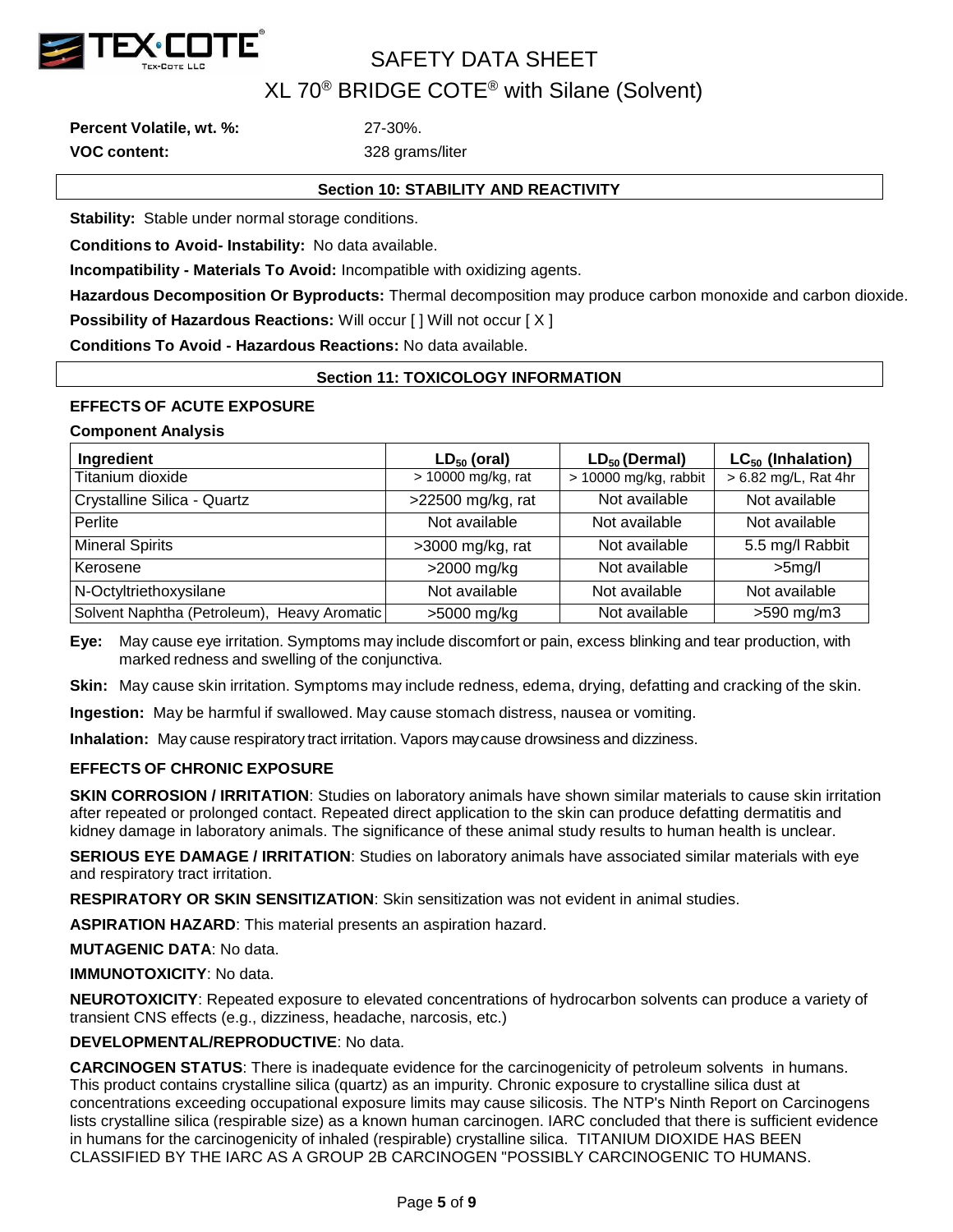

# SAFETY DATA SHEET XL 70® BRIDGE COTE® with Silane (Solvent)

**Target Organs:** Not available.

**Chronic Effects:** Hazardous by WHMIS criteria.

**Carcinogenicity:** Hazardous by WHMIS criteria.

| Ingredient                                  | Chemical Listed as Carcinogen or Potential Carcinogen* |
|---------------------------------------------|--------------------------------------------------------|
| Titanium dioxide                            | G-A4, I-2B                                             |
| Crystalline Silica - Quartz                 | G-A1, I-1, N-1                                         |
| Perlite                                     | I-3                                                    |
| <b>Mineral Spirits</b>                      | Not Applicable                                         |
| Kerosene                                    | Not Applicable                                         |
| Solvent Naphtha (Petroleum), Heavy Aromatic | Not Applicable                                         |
| N-Octyltriethoxysilane                      | Not Applicable                                         |

\* See Section 15 for more information.

**Mutagenicity:** Not hazardous by WHMIS criteria.

**Reproductive Effects:** Not hazardous by WHMIS criteria.

**Developmental Effects: Teratogenicity:** Not hazardous by WHMIS criteria.

**Embryotoxicity:** Not hazardous by WHMIS criteria.

**Respiratory Sensitization:** Not hazardous by WHMIS criteria.

**Skin Sensitization:** Not hazardous by WHMIS criteria.

**Toxicologically Synergistic Materials:** Not available.

#### **Section 12: ECOLOGICAL INFORMATION**

**Ecotoxicity:** May cause long-term adverse effects in the aquatic environment.

**Persistence / Degradability:** Not available.

**Bioaccumulation / Accumulation:** Not available.

**Mobility in Environment:** Not available.

#### **Section 13: DISPOSAL CONSIDERATIONS**

#### **Disposal Instructions:**

This material must be disposed of in accordance with all local, state, provincial, and federal regulations. Do not empty into drains.

#### **STEPS TO BE TAKEN IN CASE MATERIAL IS RELEASED OR SPILLED**

Eliminate ignition sources, provide good ventilation, dike spill area and add absorbent earth or sawdust to spilled liquid. Thoroughly wet w/ water and mix.

#### **WASTE DISPOSAL METHOD**

Collect absorbent/water/spilled liquid mixture into metal containers and add enough water to cover. Consult local, state & federal hazardous waste regulation before disposing into approved hazardous waste landfills. Obey relevant laws.

#### **PRECAUTIONS TO BE TAKEN IN HANDLING AND STORING**

Use non-sparking utensils when handling this material. Avoid hot metal surface. Use in cool, well-ventilated areas. Keep containers closed when not in use. Keep away from excessive heat and open flames.

#### **OTHER PRECAUTIONS**

Smoking in area where this material is used should be strictly prohibited. Tools used with this material should be made from aluminum, brass or copper. Plastic utensils should not be used.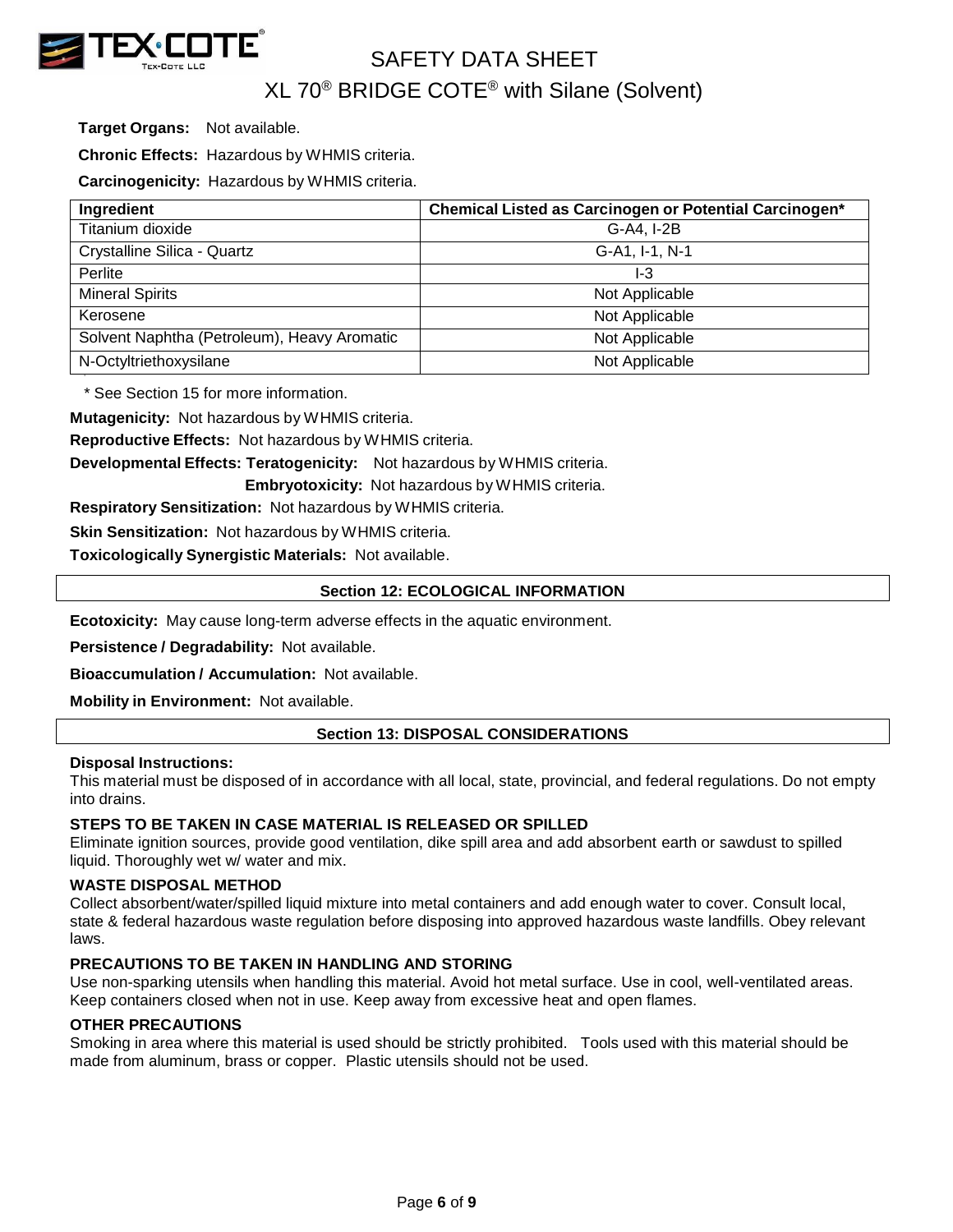

XL 70® BRIDGE COTE® with Silane (Solvent)

### **Section 14: TRANSPORTATION INFORMATION**

#### **Shipping Information:**

#### **US DOT INFORMATION**: 49 CFR 172.101

Proper Shipping Name.............. ....: Paint Related Material, Not Regulated "The above transport information is for non-bulk packaging only (≤ 119 gallons).

#### **TDG Classification:**

Proper Shipping Name.............. ....: Paint Related Material, Not Regulated

#### **Section 15: REGULATORY INFORMATION**

### **(Not meant to be all inclusive-selected regulations represented)**

#### **US Regulations:**

**Status Of Substances Lists:** The Concentrations Shown In Section II Are Maximum Ceiling Levels (Weight %) to be used for calculations for regulations. A reportable quantity is a quantity of a hazardous substance that trigger reporting requirements under the Comprehensive Environmental Response Compensation And Liability Act (CERCLA). If a spill of a substance exceeds it's reportable quantity (RQ) in CFR 302.3,Table 40 302.4 Appendix A & 302.4 Appendix B, the release must be reported to The National Response Center At (800) 424-8802, The State Emergency Response Commission (SERC), And community emergency coordinators likely to be affected.

#### **Components present that could require reporting under the statute are:** NONE KNOWN

Superfund Amendments And Reauthorization Act Of 1986 (SARA) Title III Requires emergency planning based on the Threshold Quantities(TPQ'S) and release reporting based on Reportable Quantities (RQ'S) In 40 CFR 355 Appendix A&B Extremely Hazardous Substances. The emergency planning and release requirements of 40 CFR 355 apply to any facility at which there is present any amount of any extremely hazardous substance(EHS) equal to or in excess of it's Threshold Planning Quantity(TPQ).

#### **Components present that could require reporting under the statute are:** NONE KNOWN

EPCRA 40 CFR 372(Section 313) Requires EPA and the States to annually collect data on releases of certain toxic materials from industrial facilities, and make the data available to the public in the Toxics Release Inventory(TRI). This information must be included in all SDS'S that are copied and distributed or compiled for this material. Reporting Threshold: Standard: A facility must report if it manufactures (including imports) or processes 25,000 pounds or more or otherwise uses 10,000 pounds or more of a listed toxic chemical during the calendar year.

#### **Components present that could require reporting under the statute are: See Section III**

The components of this product are listed or excluded from listing on the US Toxic Substance Control Act (TSCA) chemical substance inventory. Mixtures shall be assumed to present the same health hazards as do the components which comprise one percent (by weight or volume) or greater of the mixture, except that the mixture shall be assumed to present a carcinogenic hazard if it has a component in concentrations of 0.1 percent or greater. The remaining percentage of unspecified ingredients, if any, are not contained in above DeMinimis concentrations and/or are believed to be non-hazardous under the OSHA Hazard Communication Standard (29 CFR 1910.1200), and may consist of pigments, fillers, defoamers, wetting agents, resins, dryers,anti-bacterial agents, water and/or solvents in varying concentrations.

#### **International Regulations:**

#### **Canadian WHMIS:**

CLASS B - FLAMMABLE AND COMBUSTIBLE MATERIALS Division 3 - Combustible Liquid WHMIS classification of Division 3 of class B

#### **Canadian Environmental Protection Act (CEPA):** NONE KNOWN

All of the components of this product are exempt or listed on the DSL. See section 2 for composition /information on ingredients.

#### **Global Inventories**

| Ingredient                  | <b>DSL/NDSL</b> |
|-----------------------------|-----------------|
| Titanium dioxide            | DSL             |
| Perlite                     | <b>DSL</b>      |
| Crystalline Silica - Quartz | <b>DSL</b>      |
| N-Octyltriethoxysilane      | DSL             |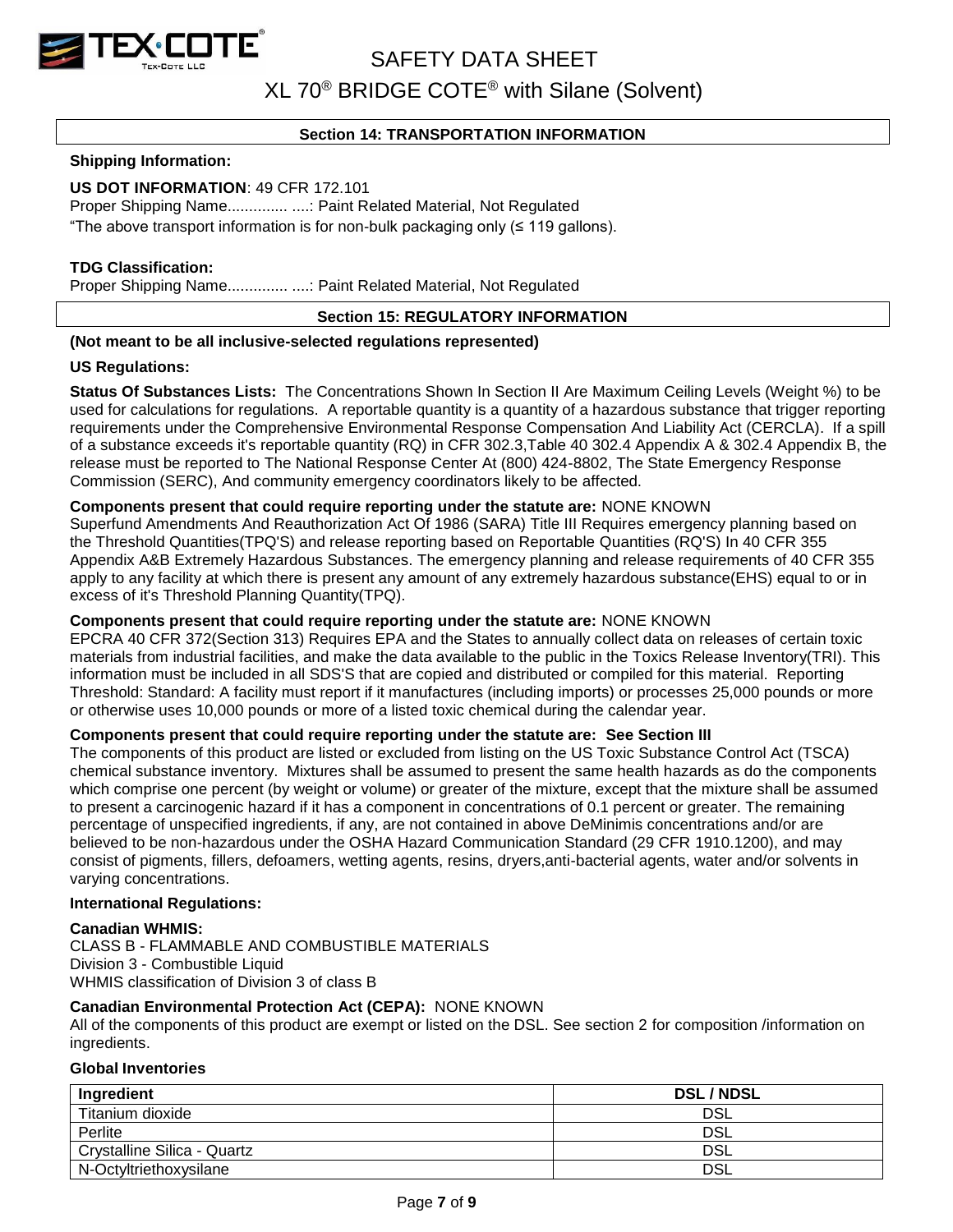

XL 70® BRIDGE COTE® with Silane (Solvent)

### **EINECS:** NO INFORMATION ON INVENTORY.

#### **State Regulations:**

**California:** California Proposition 65: The following Statement is made in order to comply with The California Safe Drinking Water and Toxic Enforcement Act of 1986

"WARNING: This product contains the chemical(s) appearing below known to the State of California to:

#### **A: Cause Cancer:**

PRESENT AT GREATER THAN OR EQUAL TO 0.1% SEE SECTION II \*If tinted contains Carbon Black: CAS#1333-86-4 and may also contains amounts of Crystalline Silica: CAS#14808-60-7

#### **B: Cause Birth Defects or other Reproductive Harm :**

PRESENT AT GREATER THAN OR EQUAL TO 0.1% SEE SECTION II In addition to the above named chemical(s)(if any),this product may contain trace amounts of chemicals, known to the State of California, to cause Cancer or Birth Defects and other Reproductive Harm

#### **US EPA SARA Title III**

|                                                                                                  | Hazardous Components (Chemical Name): Hydrotreated light distillate (petroleum) CAS # No 64742-47-8<br>Sec.302 (EHS) Sec.304 RQ Sec.313 (TRI) Sec.110 |                    |                |
|--------------------------------------------------------------------------------------------------|-------------------------------------------------------------------------------------------------------------------------------------------------------|--------------------|----------------|
|                                                                                                  |                                                                                                                                                       |                    |                |
|                                                                                                  | Nο                                                                                                                                                    | Nο                 | No.            |
| US EPA CAA, CWA, TSCA                                                                            |                                                                                                                                                       |                    |                |
| Hazardous Components (Chemical Name): Hydrotreated light distillate (petroleum) CAS # 64742-47-8 |                                                                                                                                                       |                    |                |
| <b>EPA CAA</b>                                                                                   | <b>EPA CWA NPDES</b>                                                                                                                                  | <b>EPA TSCA CA</b> | <b>PROP 65</b> |
| $HAP$ , ODC $()$                                                                                 | No                                                                                                                                                    | Inventory          | No             |

#### **EPA Hazard Categories:**

This material meets the EPA 'Hazard Categories' defined for SARA Title III Sections 311/312 as indicated: Acute (immediate) Health Hazard & Chronic (delayed) Health Hazard No Fire Hazard, No Sudden Release of Pressure Hazard, No Reactive Hazard

#### **HMIS - Hazardous Materials Identification System**

| Health - 1* | Flammability - 3 | <b>Physical Hazard - 0</b> | $PPE-J$ |
|-------------|------------------|----------------------------|---------|
|-------------|------------------|----------------------------|---------|

**NFPA - National Fire Protection Association:**

**Health -** 1 **Fire - 3 Reactivity -** 0

**Hazard Rating:**  $0 = \text{minimal}$ **,**  $1 = \text{slight}$ **,**  $2 = \text{moderate}$ **,**  $3 = \text{severe}$ **,**  $4 = \text{extreme}$ 

## **WHMIS Classification(s):**

Class D2A - Carcinogenicity Class D2A - Chronic Toxic Effects Class B2 – Flammable and Combustible material Class D2B – Toxic Material

### **WHMIS Hazard Symbols:**



### **SOURCE AGENCY CARCINOGEN CLASSIFICATIONS:**

**ACGIH (G)** American Conference of Governmental Industrial Hygienists.

- A1 Confirmed human carcinogen.
- A2 Suspected human carcinogen.
- A3 Animal carcinogen.
- A4 Not classifiable as a human carcinogen.
- A5 Not suspected as a human carcinogen.

**IARC (I)** International Agency for Research on Cancer.

1 - The agent (mixture) is carcinogenic to humans.

2A - The agent (mixture) is probably carcinogenic to humans; there is limited evidence of carcinogenicity in humans and sufficient evidence of carcinogenicity in experimental animals.

2B - The agent (mixture) is possibly carcinogenic to humans; there is limited evidence of carcinogenicity in humans in the absence of sufficient evidence of carcinogenicity in experimental animals.